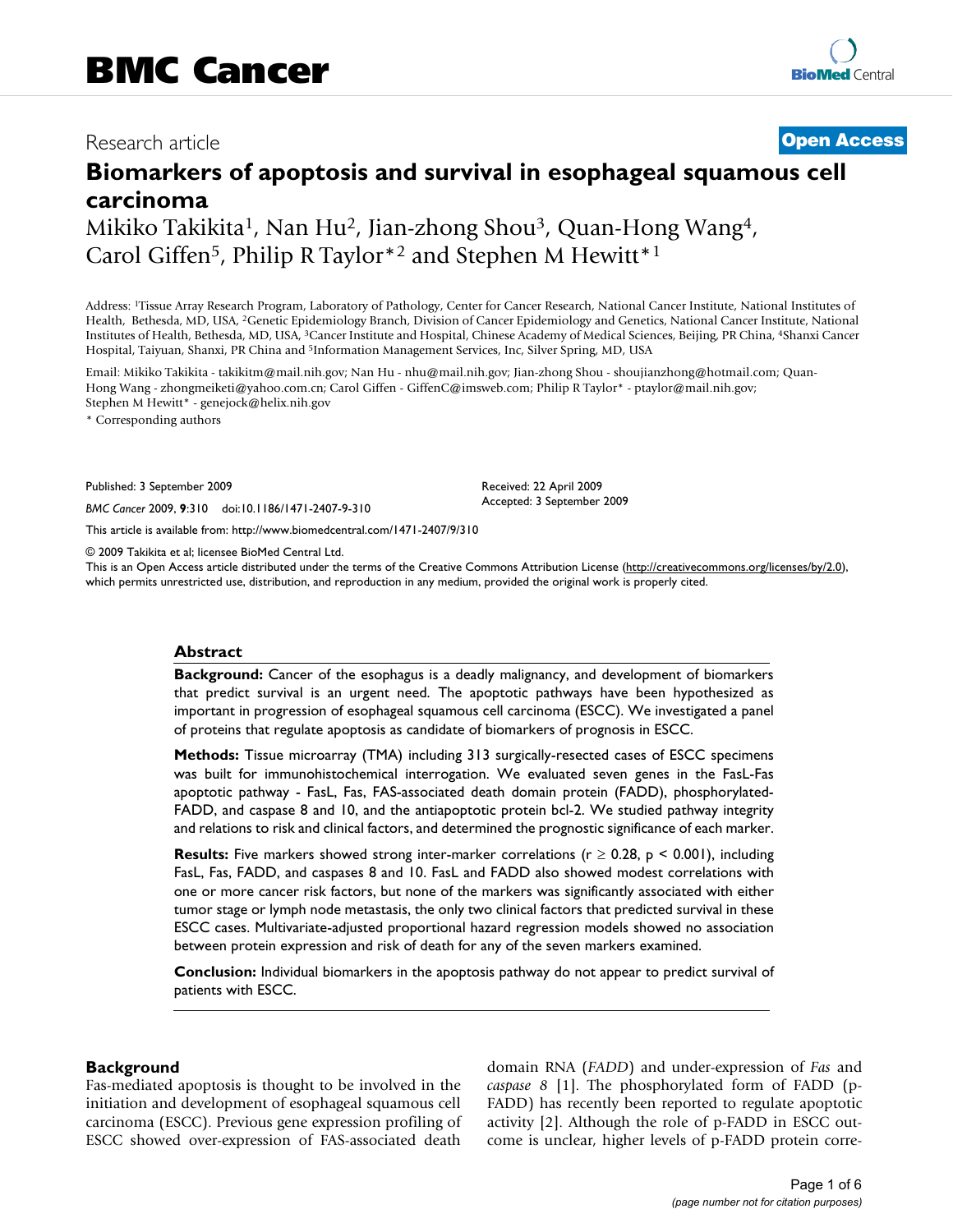lated with reduced survival in patients with lung adenocarcinomas [3] and prostate cancer [4].

Using an ESCC tissue microarray (TMA) [5], we explored the expression of FasL, Fas, FADD, p-FADD, caspase 8 and 10, which are proteins involved in the FasL-Fas apoptotic pathway, and the antiapoptotic protein bcl-2. We determined the prevalence of protein expression for each marker, investigated pathway integrity by evaluating the correlations between individual markers as well as between markers and risk factors/clinico-pathologic features, and we examined the prognostic significance of the markers on the survival of ESCC cases.

#### **Methods**

#### *Patient selection*

This study was approved by the Institutional Review Boards of the Shanxi Cancer Hospital and the U.S. National Cancer Institute. Patients presenting to the Shanxi Cancer Hospital in Taiyuan, Shanxi, People's Republic of China between 1996 and 2001 were eligible for inclusion in this study. The Shanxi Cancer Hospital, the largest cancer hospital in Shanxi, performed surgery on approximately 2000 new esophageal annually during the study period. We included cases in this study who: (i) were males or females 20 years of age or older, (ii) had newly diagnosed (incident) cancer of the esophagus without previous treatment (including surgery, chemotherapy, or radiotherapy), (iii) underwent surgical resection of their tumor at the Shanxi Cancer Hospital, and (iv) had their diagnosis histologically confirmed. Since a primary objective of this study was to evaluate somatic changes in tumors, we limited recruitment to patients who had complete surgical resection of their tumor as their primary therapy; approximately 50% of new ESCC cases underwent surgical resection as their primary therapy. Neoadjuvant and adjuvant therapy were not employed at the Shanxi Cancer Hospital in surgically resected ESCC cases during the time period that this study was conducted. Esophageal cancer cases were limited to those with histological ESCC, which included nearly all esophageal cancers since adenocarcinoma of the esophagus is essentially nonexistent in this high-risk population. All histological diagnoses were made initially by pathologists at the Shanxi Cancer Hospital and confirmed by pathologists at the National Cancer Institute. In addition to confirmation of their histologic diagnosis, cases were classified as either well differentiated or poorly differentiated ESCC.

We collected information on demographic and lifestyle cancer risk factors [eg, smoking, alcohol drinking, family history of upper gastrointestinal (UGI) cancer] on cases using a structured interview with a questionnaire administered by a nurse in the hospital prior to surgery. Clinical data was abstracted from hospital records after surgery. Demographic, lifestyle and clinical data for cases included in this study are shown in Table 1. All patients (or their family members) were re-contacted in 2003 to ascertain vital status.

#### *Tissue microarray (TMA) construction*

Details of the TMA construction were previously described [5]. In brief, the TMA was constructed with surgical resection tissue samples from 313 ESCC cases, and selected

**Table 1: Characteristics of patients in apoptosis biomarker protein expression tissue microarray study**

| Prevalence of risk factor or clinicopathologic feature<br>$(N = 265)$ |
|-----------------------------------------------------------------------|
|                                                                       |
| 0.66                                                                  |
| 58                                                                    |
| 0.60                                                                  |
| 0.22                                                                  |
| 0.27                                                                  |
|                                                                       |
|                                                                       |
| 0.17                                                                  |
| 0.60                                                                  |
| 0.23                                                                  |
| 0.004                                                                 |
|                                                                       |
| 0.004                                                                 |
| 0.13                                                                  |
| 0.86                                                                  |
| 0.01                                                                  |
| 0.45                                                                  |
| 0.47                                                                  |
|                                                                       |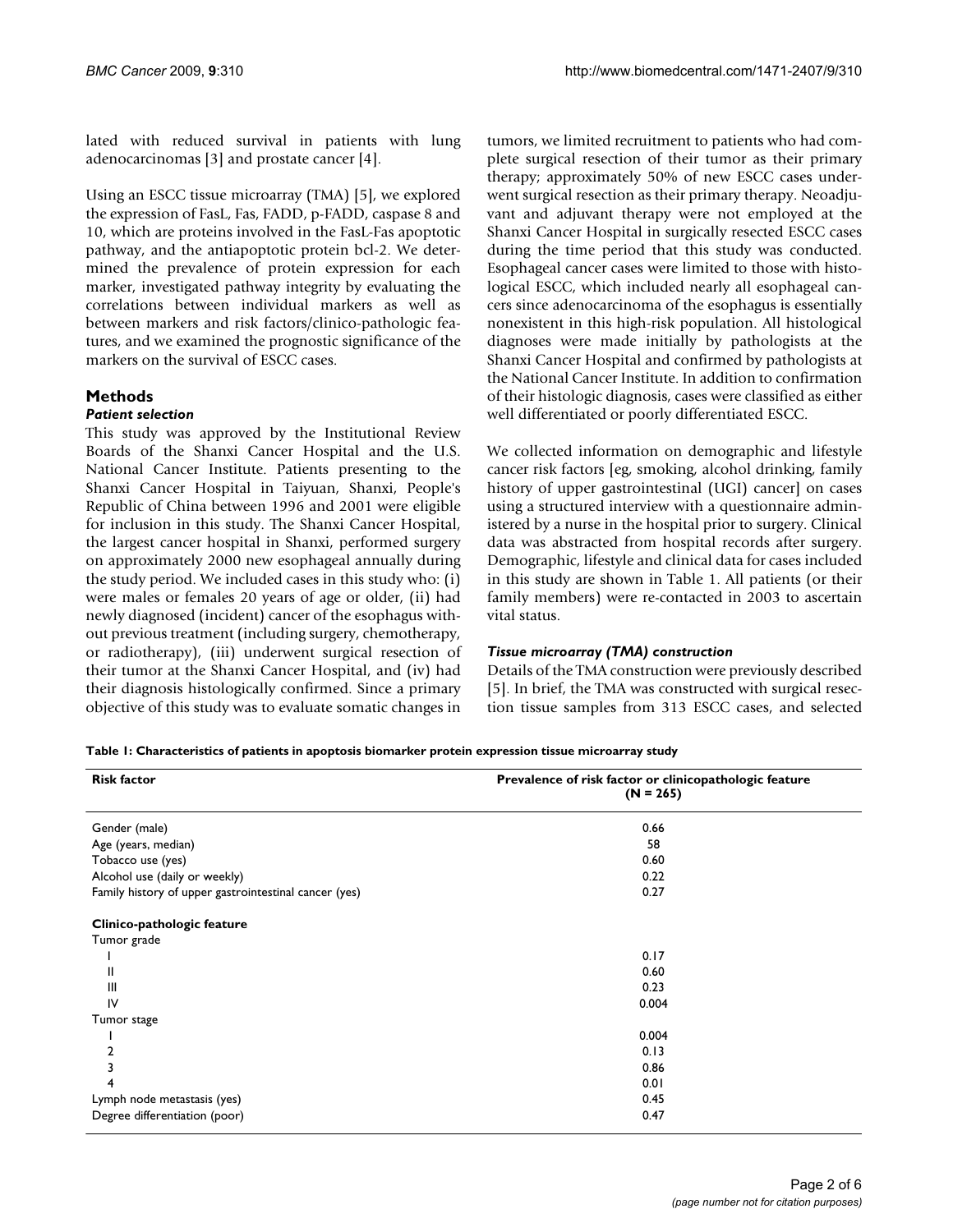control tissues using 0.6 mm needles. After exclusion of cores with inadequate tissue following sectioning and tissue transfer, the final immunohistochemical analyses included cores from 265 ESCC cases. Each of the 265 different ESCC cases contributed to one or more of the different biomarker analyses. Final numbers of cases for each of the biomarkers evaluated here are shown in Table 2.

#### *Immunohistochemistry staining and assessment*

The TMA sections were stained with antibodies to FasL (Lab Vision Corp., CA), Fas (Santa Cruz, CA), FADD (Novocastra, UK), p-FADD (Cell Signaling Technology, MA), caspase 8 (Lab Vision Corp., CA), caspase 10 (Cell Signaling Technology, MA), and bcl-2 (Dako, CA). Slides were stained according to manufacturer's protocols. The immunohistochemical staining patterns were validated against previously described patterns of staining for each marker on a separate TMA, including appropriate positive and negative controls. Internal positive and negative controls, including normal squamous epithelium of the esophagus from non-cancer patients were utilized as available to further support the staining patterns.

Fas and FasL was expressed exclusively in cell membranes, whereas immunoreactivity of FADD and bcl-2 was cytoplasmic. Caspase 8 and 10 expression was detected in both cytoplasm and nucleus. p-FADD was primarily expressed in the nucleus of cells. Staining results were scored based on: (i) percent of positive tumor cells in tumor tissue: zero (0%), 1 (1-25%), 2 (26-50%), 3 (51- 75%) and 4 (76-100%); and (ii) signal intensity: zero (no signal), 1 (weak), 2 (moderate) and 3 (marked). An overall score was calculated by multiplying the percent cells positive score by the intensity score (range zero to 12).

#### *Statistical analysis*

All statistical analyses were performed using Statistical Analysis Systems (SAS) (SAS Corp, NC). Spearman correlation coefficients were used to assess associations between the seven different apoptosis biomarkers, and between the seven markers and risk factors/clinico-patho-

**Table 2: Distribution of protein expression of the apoptotic and antiapoptotic markers, Cox proportional hazard ratios (HR) and 95% confidence intervals (CI) for overall survival by the biomarker status for ESCC patients.**

| Gene protein     | N <sup>1</sup> | HR <sup>3</sup><br>Distribution of protein expression by overall score (N, prevalence) <sup>2</sup><br>(95% CI)<br>P-value |               |               |              |                                         |                          |             |             | <b>Number</b><br>(prevalence)<br>with positive<br>protein<br>expression<br>score <sup>4</sup> | HR <sup>5</sup><br>(95% CI)<br>P-value |          |                                 |
|------------------|----------------|----------------------------------------------------------------------------------------------------------------------------|---------------|---------------|--------------|-----------------------------------------|--------------------------|-------------|-------------|-----------------------------------------------------------------------------------------------|----------------------------------------|----------|---------------------------------|
|                  |                | $\mathbf 0$                                                                                                                | L             | $\mathbf{2}$  | 3            | <b>Score</b><br>$\overline{\mathbf{4}}$ | 6                        | 8           | 9           | 12                                                                                            |                                        |          |                                 |
| FasL             | 244            | 15<br>(0.06)                                                                                                               | 48<br>(0.20)  | 92<br>(0.38)  | 80<br>(0.33) | 3<br>(0.01)                             | 6<br>(0.03)              |             |             |                                                                                               | 1.10<br>$(0.95 - 1.27)$<br>0.45        | 9(0.04)  | 1.04<br>$(0.45 - 2.40)$<br>0.92 |
| Fas              | 244            | 24<br>(0.10)                                                                                                               | 49<br>(0.20)  | 44<br>(0.18)  | 91<br>(0.37) | 8<br>(0.03)                             | 22<br>(0.09)             |             | 5<br>(0.02) | (0.00)                                                                                        | 0.95<br>$(0.87 - 1.04)$<br>0.07        | 36(0.15) | 0.79<br>$(0.49 - 1.27)$<br>0.32 |
| <b>FADD</b>      | 248            | 10<br>(0.04)                                                                                                               | 122<br>(0.49) | 72<br>(0.29)  | 8<br>(0.03)  | 17<br>(0.07)                            | 12<br>(0.05)             | 4<br>(0.02) | (0.00)      | $\overline{2}$<br>(0.01)                                                                      | 1.05<br>$(0.96 - 1.14)$<br>0.79        | 36(0.15) | 1.22<br>$(0.77 - 1.92)$<br>0.39 |
| pFADD            | 247            | 190<br>(0.77)                                                                                                              | 48<br>(0.19)  | 9<br>(0.04)   |              |                                         |                          |             |             |                                                                                               | 1.02<br>$(0.76 - 1.38)$<br>0.25        | 0(0.00)  | ---                             |
| Caspase 8        | 244            | $\mathbf{H}$<br>(0.05)                                                                                                     | 76<br>(0.31)  | 144<br>(0.59) |              | $\mathbf{1}$<br>(0.05)                  | $\overline{2}$<br>(0.01) |             |             |                                                                                               | 0.92<br>$(0.76 - 1.11)$<br>0.53        | 13(0.05) | 1.03<br>$(0.51 - 2.05)$<br>0.94 |
| Caspase 10       | 235            | 6<br>(0.03)                                                                                                                | 47<br>(0.20)  | 6 <br>(0.69)  | ---          | 17<br>(0.07)                            | 3<br>(0.01)              |             | (0.00)      |                                                                                               | 1.07<br>$(0.93 - 1.23)$<br>0.46        | 21(0.09) | 1.36<br>$(0.81 - 2.27)$<br>0.25 |
| Bcl <sub>2</sub> | 253            | 23<br>(0.09)                                                                                                               | 167<br>(0.66) | 58<br>(0.23)  |              | 5<br>(0.02)                             |                          |             |             |                                                                                               | 1.01<br>$(0.81 - 1.27)$<br>0.63        | 5(0.02)  | 1.29<br>$(0.52 - 3.25)$<br>0.58 |

1N shown is for each individual biomarker and is less than 265 total because none of 7 biomarkers had data for all 265 ESCC cases.

2Overall score calculated as (intensity score) times (percent cells positive score) as described in methods.

<sup>3</sup>HR = hazard ratio (95% confidence interval) for increase in score of one category; from multivariate Cox proportional hazards model, adjusted for gender, age, tobacco use, alcohol use, family history of UGI cancer, tumor grade, tumor stage, metastasis, and degree differentiation.  $\overline{4}$ Positive protein expression = overall score  $\geq 4$  (negative = overall score  $\leq 3$ ).

5HR = hazard ratio (95% confidence interval) for positive protein expression (versus negative); from multivariate Cox proportional hazards model, adjusted for gender, age, tobacco use, alcohol use, family history of UGI cancer, tumor grade, tumor stage, metastasis, and degree differentiation.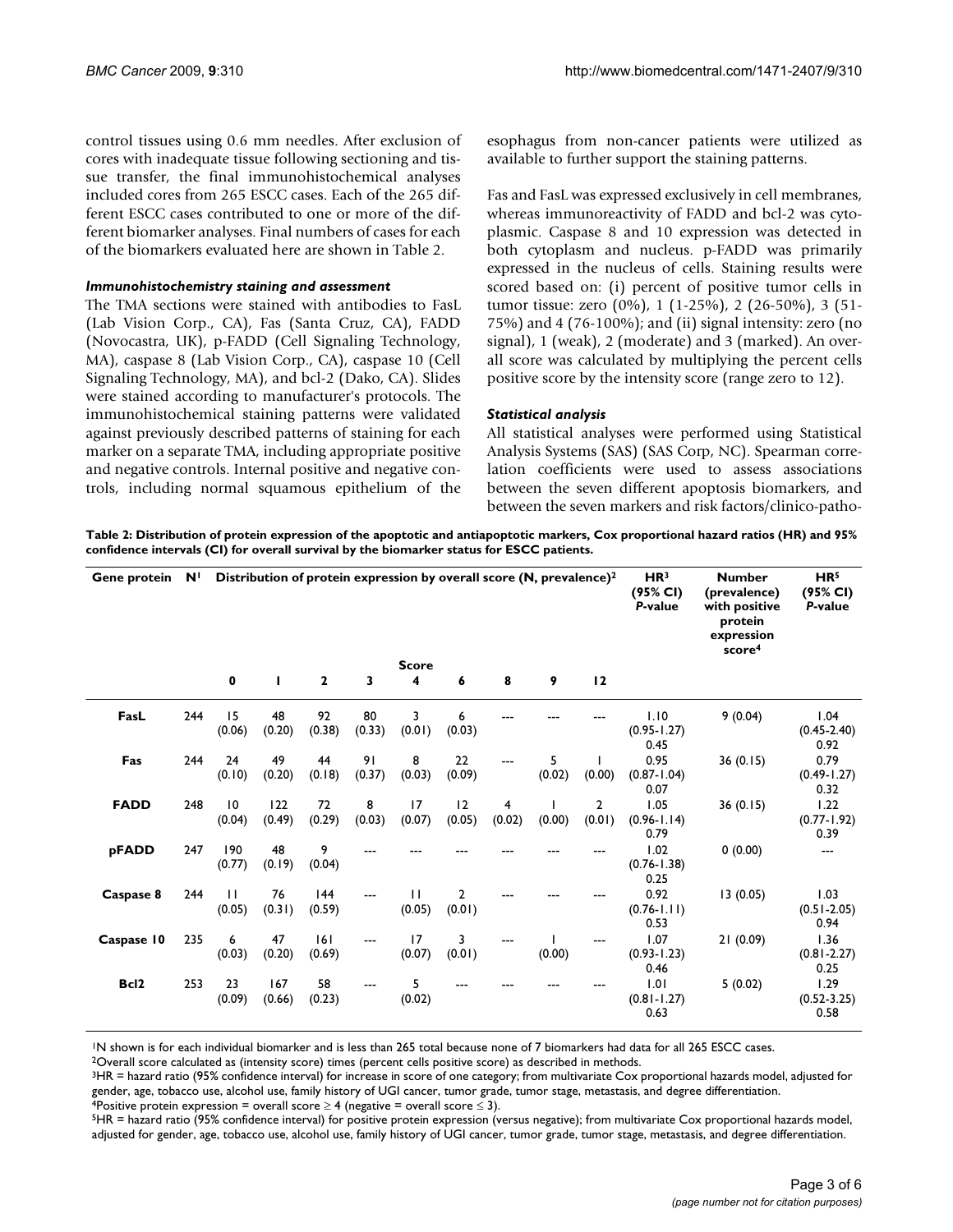logic features. Overall survival time was calculated as the date of surgery to the date of death or the date last known alive. Survival was examined graphically with Kaplan-Meier curves and analyzed statistically with log-rank tests and proportional hazards regression models (SAS PHREG procedure) adjusted for lifestyle and tumor characteristics as covariates as previously described [6]. All *P*-values were two-sided and considered statistically significant if *P* < 0.05.

### **Results**

Overall protein expression for the seven markers evaluated here showed low levels of positivity, ranging from zero to 15% positive (Table 2). The Spearman correlation coefficients revealed that expression of FasL and Fas, FasL and caspase 10, FADD and caspase 8, FADD and caspase 10, and caspases 8 and 10 in ESCC were strongly associated ( $r \ge 0.28$ ,  $p < 0.0001$ ). Fas and caspase 8, and Fas and caspase 10 were also significantly correlated ( $r = 0.18$ ,  $p <$ 0.01). Moreover, FasL and FADD, FasL and caspase 8, and caspase 10 and bcl-2 were mildly associated ( $r = 0.15$  to 0.16,  $p < 0.05$ ) (Table 3).

We successfully contacted 261 of 265 ESCC cases or their families during follow-up for vital status; 181 cases died and 80 were still alive at the end of follow-up. Median overall survival was 677 days (one year, 10 months) and 15 cases were still alive five or more years post-surgery; the longest survivor was still alive six years and two months after surgery. Kaplan-Meier graphs and log-rank analyses of individual markers did not reveal differences in overall survival by protein expression positivity (data not shown). Analyses adjusted for demographic attributes and potential confounding factors in Cox proportional hazard regression models also failed to identify significant associations between markers and survival time (Table 2).

Table 4 shows the Spearman correlations between the seven apoptosis biomarkers and five risk factors, which include sex, age, tobacco use, alcohol use and family history of upper gastrointestinal cancer. Significant associations were observed between FasL expression and male sex ( $r = 0.17$ ), tobacco use ( $r = 0.17$ ), and family history of UGI cancer ( $r = -0.18$ ) (all p values < 0.01). Mild correlation was seen between caspase 8 expression and alcohol use, but it did not reach statistical significance. The Spearman correlation between the seven apoptosis biomarkers and four clinico-pathologic features were also studied (Table 4). Histological differentiation was strongly correlated with Fas, caspase 10, and bcl-2 expressions (r = -0.26 to -0.36, all p values < 0.0001); lower (but still statistically significant) correlations were observed with FADD, caspase 8, and FasL. In addition, significant associations were also seen for tumor grade with Fas, FADD, and caspase 10, and for tumor stage with Fas expression.

Relations to survival adjusted for these five risk factors and four clinico-pathologic features are shown in Table 5. Higher tumor stage [hazard ratio (HR), 1.92; 95% confidence interval (95% CI), 1.14-3.23] and presence of lymph node metastasis (HR, 2.17; 95% CI 1.59-2.95) were significantly and independently associated with death.

### **Discussion**

The results of correlation analyses confirmed that these biomarkers in the FasL-Fas apoptotic pathway were closely related. The expression of p-FADD was generally low in this study, and it may explain why we did not detect correlations between p-FADD and other markers. Bcl-2 inhibits BAX (Bcl-2-associated X protein)/BAK (Bcl-2-antagonist/killer1) proteins, which induce the permeabilization of the outer mitochondrial membrane, a crucial step for apoptotic cell death [7]. Caspase 8 is involved in functions related to bcl-2 and BAX/BAK proteins. Bcl-2 was not significantly correlated with caspase 8, but was mildly associated with caspase 10. Although caspase 10 does not seem to directly interact with bcl-2 in the apop-

|                  | FasL | Fas       | <b>FADD</b> | pFADD   | Caspase8  | Caspase 10 | Bcl <sub>2</sub> |
|------------------|------|-----------|-------------|---------|-----------|------------|------------------|
| FasL             | 00.1 | $0.30***$ | $0.16*$     | $-0.05$ | $0.15*$   | $0.29***$  | 0.07             |
| Fas              |      | 1.00      | 0.10        | $-0.04$ | $0.18**$  | $0.18**$   | 0.00             |
| <b>FADD</b>      |      |           | 1.00        | $-0.05$ | $0.28***$ | $0.29***$  | 0.08             |
| phospho-FADD     |      |           |             | 00.1    | 0.01      | $-0.04$    | 0.03             |
| Caspase8         |      |           |             |         | 00.1      | $0.29***$  | 0.03             |
| Caspase 10       |      |           |             |         |           | 00.1       | $0.15*$          |
| Bcl <sub>2</sub> |      |           |             |         |           |            | 1.00             |

**Table 3: Spearman correlations between 7 apoptosis biomarkers1**

1N varies from 231 to 244 and is less than 265 total because none of 7 biomarkers had data for all 265 ESCC cases  $*$  p < 0.05

 $*$  p < 0.01

\*\*\*  $p < 0.0001$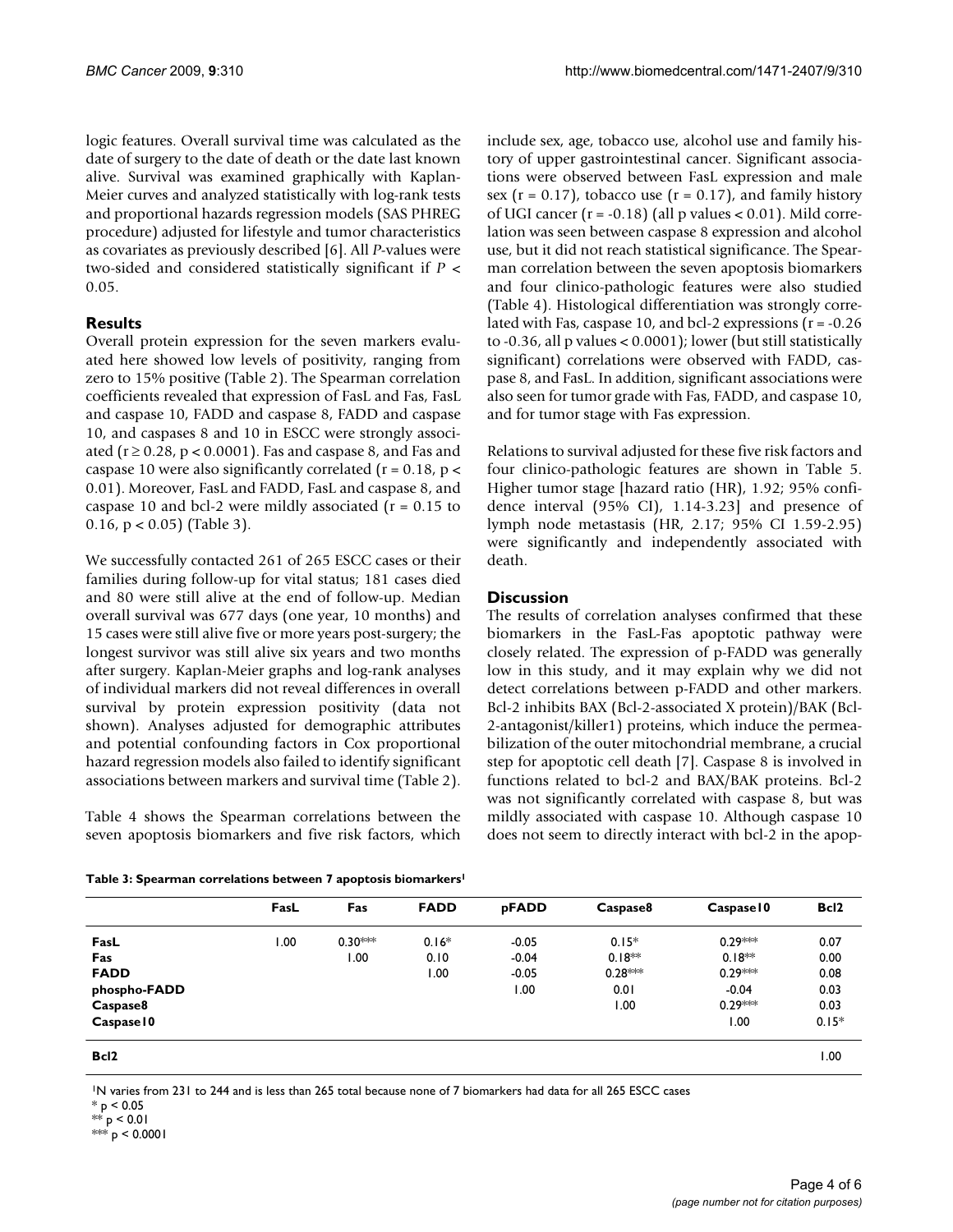|                                 | FasL      | Fas        | <b>FADD</b> | pFADD   | Caspase8  | Caspase 10 | Bcl <sub>2</sub> |
|---------------------------------|-----------|------------|-------------|---------|-----------|------------|------------------|
| <b>Risk factors</b>             |           |            |             |         |           |            |                  |
| Male (yes)                      | $0.17**$  | 0.01       | 0.05        | 0.02    | $-0.02$   | 0.03       | 0.00             |
| Age (yrs)                       | $-0.01$   | 0.02       | $-0.06$     | $-0.05$ | 0.10      | 0.00       | 0.00             |
| Tobacco use (yes)               | $0.17**$  | 0.05       | 0.08        | $-0.07$ | 0.00      | 0.10       | 0.02             |
| Alcohol use (daily or weekly)   | 0.00      | $-0.02$    | $0.20**$    | $-0.09$ | $0.13*$   | 0.09       | 0.02             |
| Family history UGI cancer (yes) | $-0.18**$ | $-0.15*$   | 0.00        | 0.04    | $-0.05$   | 0.02       | $-0.01$          |
| Clinico-pathologic features     |           |            |             |         |           |            |                  |
| Tumor grade (I -- IV)           | $-0.10$   | $-0.20**$  | $-0.18**$   | 0.08    | $-0.07$   | $-0.19**$  | 0.02             |
| Tumor stage (1 -- 4)            | 0.00      | $-0.14*$   | $-0.05$     | 0.10    | 0.01      | 0.03       | 0.03             |
| Lymph node metastasis (yes)     | 0.02      | 0.01       | $-0.04$     | 0.06    | 0.00      | 0.01       | 0.02             |
| Degree differentiation (poor)   | $-0.15*$  | $-0.26***$ | $-0.21***$  | 0.03    | $-0.17**$ | $-0.36***$ | $-0.30***$       |

**Table 4: Spearman correlations between 7 apoptosis biomarkers and 5 risk factors and 4 clinico-pathologic features1**

1 N varies from 235 to 253 and is less than 265 total because none of 7 biomarkers had data for all 265 ESCC cases

 $*$  p < 0.05

\*\*  $p < 0.01$ 

\*\*\*  $p < 0.0001$ 

tosis pathway, correlation of expression may be anticipated, given the complexity of apoptosis regulation.

In accord with our findings, Xue *et al.* also previously reported that Fas and FasL were not related to disease-free survival in ESCC [8]. In contrast, Kase *et al.* observed significantly longer ESCC-free survival in patients with Faspositive (versus Fas-negative) tumors, and in FasL-negative (versus FasL-positive) tumors [9]. Shibakita *et al.* reported that Fas expression was an independent prognosticator for recurrence-free survival, but that FasL expression did not influence ESCC survival.[9] Studies of the prognostic significance of caspase 8 are limited to a single previous report in which no effect on survival was noted [10]. There are no published studies thus far on the prognostic significance of caspase 10 in ESCC.

FADD did not predict survival in ESCC in our study, a finding similar to that of Chang *et al* [11]. In contrast, Xue *et al.* reported that FADD expression correlated with decreased survival in ESCC [8]. Induction of p-FADD results in suppression of cancer cell growth and invasion through reduction in the non-phosphorylated form in prostate cancer [12]. Consistent with two previous reports, we also were unable to relate bcl-2 expression to prognosis [13,14]. Chang *et al.* found that bcl-2 expression correlated with better survival, and was an independent prognostic factor after multivariate analysis[11]. Similar findings were noted by Parenti *et al.* and Ohbu *et al.*, however, in both studies bcl-2 was not an independent prognostic value after adjustment for other variables in multivariate analysis [15,16].

FasL expression showed significant correlation with three risk factors including male sex, tobacco use, and family history of UGI cancer (Table 4). Fas had mild association with family history of UGI cancer. Interaction of Fas and FasL initiates Fas-mediated apoptosis and transmits sig-

| Table 5: Adjusted hazard ratiosª for death by risk factors and clinico-pathologic features in ESCC cases (N = 260) |  |  |
|--------------------------------------------------------------------------------------------------------------------|--|--|

| Variable                           | <b>Hazard Ratio</b> | 95% CI        | P-value  |
|------------------------------------|---------------------|---------------|----------|
| Gender (male)                      | 1.09                | $0.70 - 1.70$ | 0.69     |
| Age (years)                        | 1.01                | $0.99 - 1.03$ | 0.28     |
| Tobacco use (yes)                  | 1.08                | $0.70 - 1.67$ | 0.72     |
| Alcohol use (daily or weekly)      | 1.00                | $0.67 - 1.47$ | 0.98     |
| Family history of UGI cancer (yes) | 1.00                | $0.72 - 1.40$ | 00.1     |
| Tumor grade (I -- IV)              | 1.18                | $0.90 - 1.54$ | 0.24     |
| Tumor stage $(1 - 4)$              | 1.92                | $1.14 - 3.23$ | 0.01     |
| Metastasis (yes)                   | 2.17                | $1.59 - 2.95$ | < 0.0001 |
| Degree differentiation (poor)      | 1.07                | $0.76 - 1.50$ | 0.71     |

aModel includes all 9 variables shown (gender, age, tobacco use, alcohol use, family history of UGI cancer, tumor grade, tumor stage, metastasis, degree differentiation)